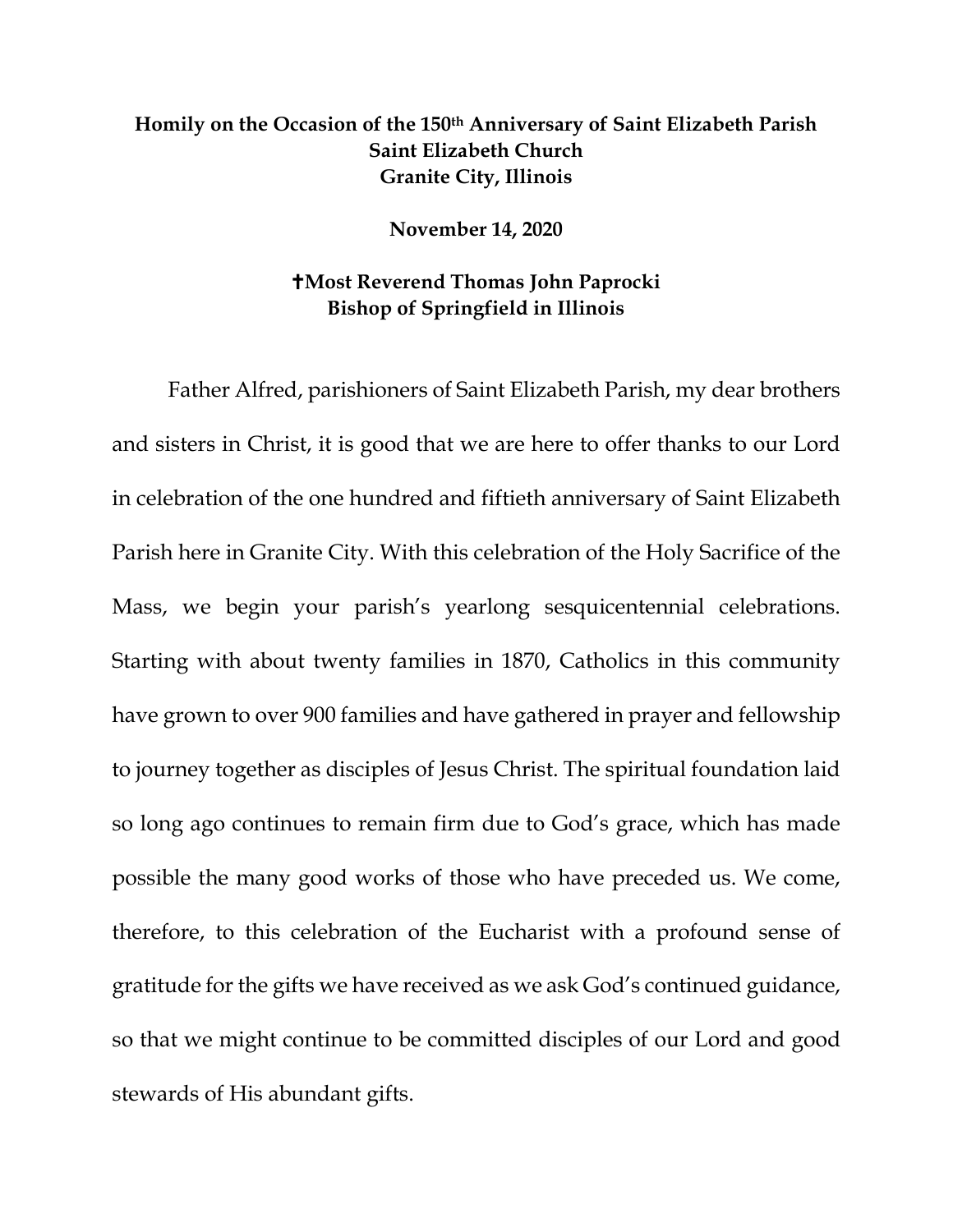On an anniversary such as this, it is natural to wonder what life was like one hundred and fifty years ago. Looking at our circumstances today in the year 2020, the differences in our country and world, as well as our way of life, seem vast. In 1870, John D. Rockefeller incorporated the Standard Oil Company; the Chicago Base Ball Club, later to be known as the Chicago White Stockings and ultimately the Chicago Cubs, played their first game against the St. Louis Unions of the National Association of Base Ball Players, an amateur league; Christmas was declared a federal holiday in the United States; Rome became the capital of a unified Italy; and the First Vatican Council issued a dogmatic constitution with the approval of Pope Pius IX, declaring the infallibility of the Pope in matters of faith and morals. It is in this historic context that the seeds were planted for St. Elizabeth Parish.

As we look back on the humble beginnings of this church and the lives of the people who have been part of its history over the past one hundred and fifty years, we have a unique opportunity to reflect on what it means to be missionary disciples of our Lord.

Quite appropriately, our readings today focus on what it means to be disciples sent out by Our Lord as trustworthy stewards of God's creation.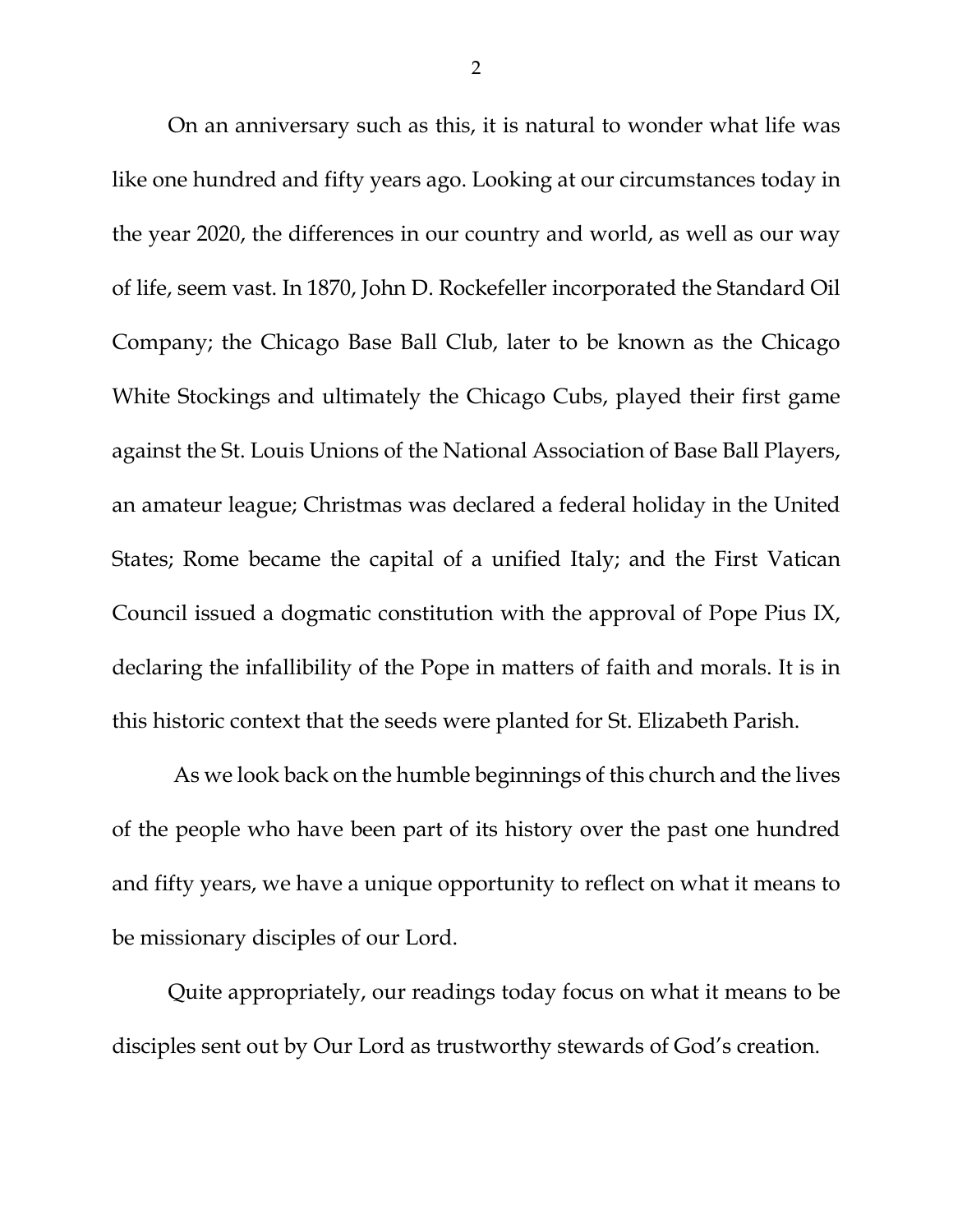In the first reading from today's Mass, the Book of Proverbs gives us a snapshot of the ideal woman and man. Saint Paul's First Letter to the Thessalonians reminds us that we are children of the light. There is no reason to fear the dark.

In our Gospel today from Saint Matthew, Jesus tells the story of three servants to whom a rich man entrusted his fortune. Imposing loans on people was common in ancient times as a profitable way to deposit cash. Two of his employees were delighted to have such trust placed in them. After all, a talent was a coin of value, and he had lent them five and ten talents apiece. Eager to please him, they showed enterprise in their use of his money, unlike the third servant, who wanted to save himself any trouble or anxiety. He simply dug a hole and buried it.

Jesus was not a financial advisor. He was interested in a different kind of treasure. God is rich in kindness and we are distributors of that grace. What God bestows is not meant to be hoarded. God gives us wisdom and skills that we may be of service; God forgives us that we might treat other people generously. Such is the "commerce" of God's kingdom: God invests in us with no certainty of return, other than to increase the circulation of love in this world.

3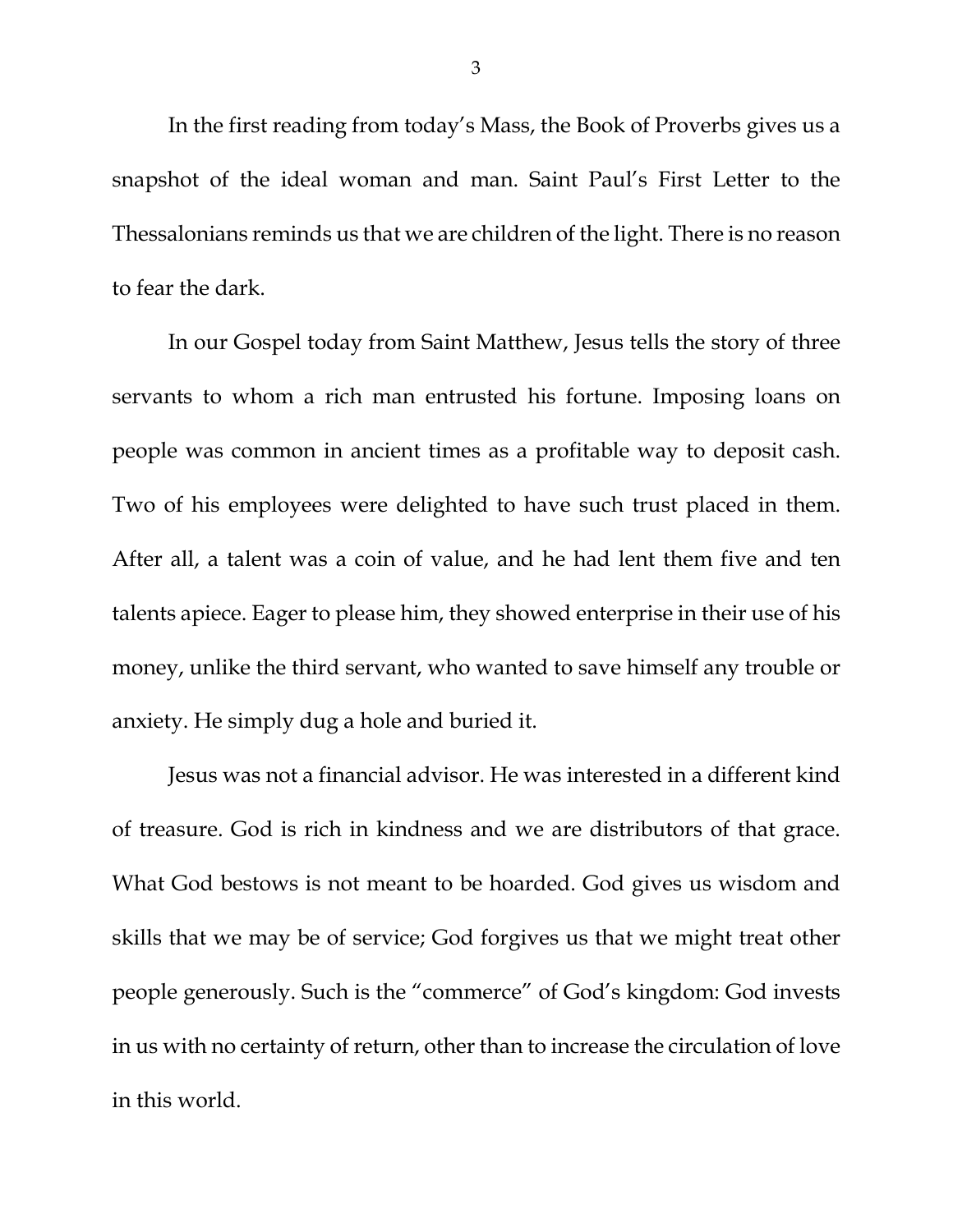Jesus had harsh things to say of the servant who buried his one talent. All of us have some ability, however modest, and to hide it away or use it only for ourselves is more than laziness. What we have is not gifted, but loaned to us: we are trusted stewards of a grace intended for everyone.

It may feel risky to enter the "marketplace" of other people's lives. Offering friendship can make us vulnerable. It was fear, perhaps, that kept the lazy servant from trading his one talent. Fear that we might get nothing in return can sometimes make people hesitant to give. The servant assumed his master to be a hard-nosed businessman who expected too much of people, and it may be that we have grown up with the same idea about God. Jesus shows us what our heavenly Father is really like: God's happiness is in sharing. And so is ours.

Easy achievements are not the most satisfying. Effort, time and loving attention give value to human endeavors and dignify people. Good stewardship of God's creation is to share it with gratitude for what belongs to God.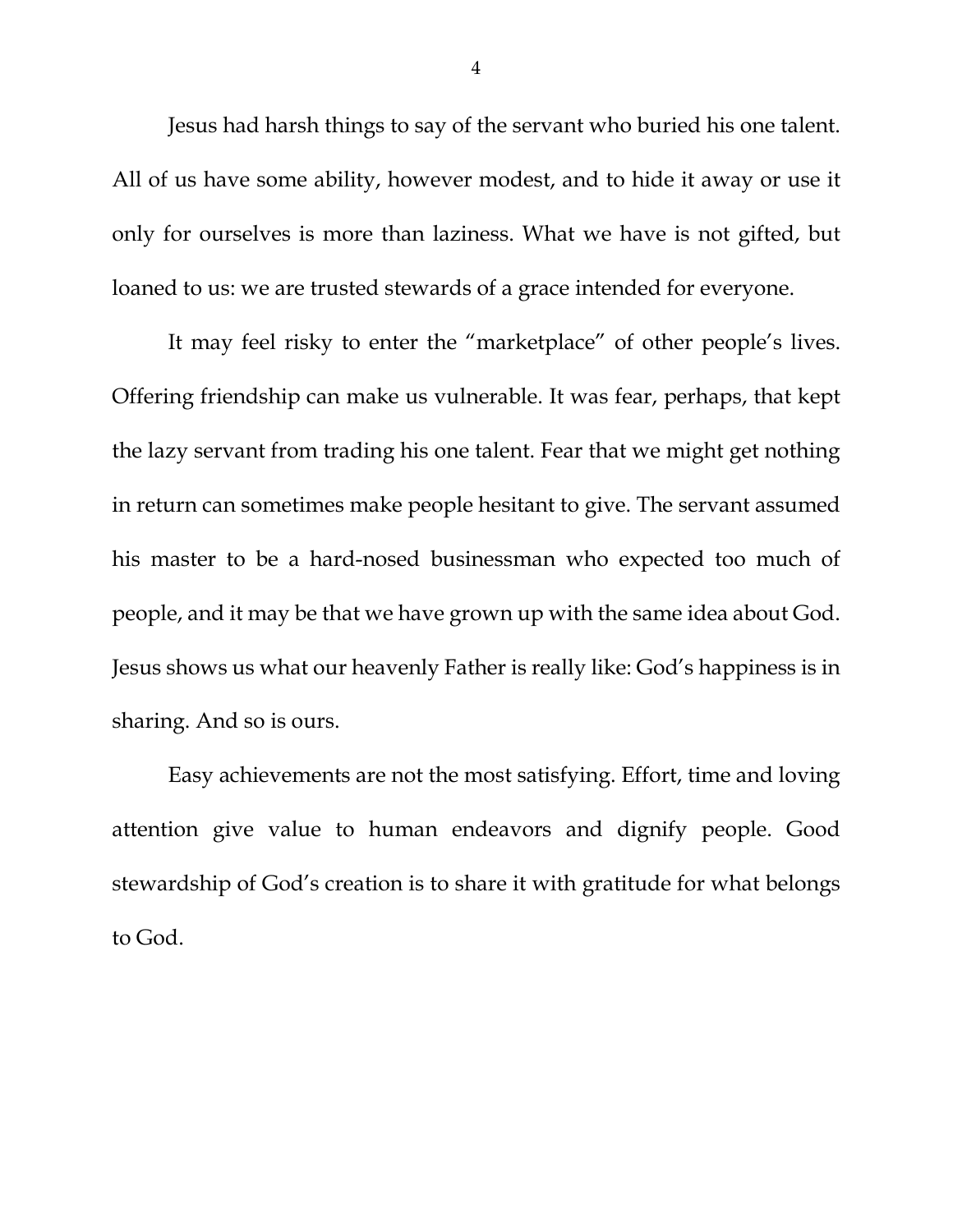As we approach Thanksgiving Day in less than two weeks, these closing days of the church year are a good time to make an audit of just how indebted we really are. Maybe we, too, have some gift buried within us which might yet be consecrated to God's service.

There is no greater gift that we can receive than the gift that our Lord gives us, the gift of Himself in Holy Communion. For this sacrament nourishes and strengthens us to live as Christ's disciples in the midst of the world today.

My dear brothers and sisters in Christ, the Holy Eucharist is for the spiritual life what food is for our physical lives. Just as food strengthens us and prevents weakness and death, so too does the Holy Eucharist strengthen us for our lives of faith. Through frequent or daily communion, the spiritual life becomes fuller and the soul is enriched with the many virtues that are needed to bear witness to Christ in our daily lives. In our reception of Holy Communion, may our thirst for union with God be quenched.

As we now continue our celebration of this Mass, may we bring to the Lord our gratitude for all of the gifts that we have been given, especially the gift of this parish. We are grateful also for the vocations of the priests and religious sisters that have come from this parish and we pray for more young